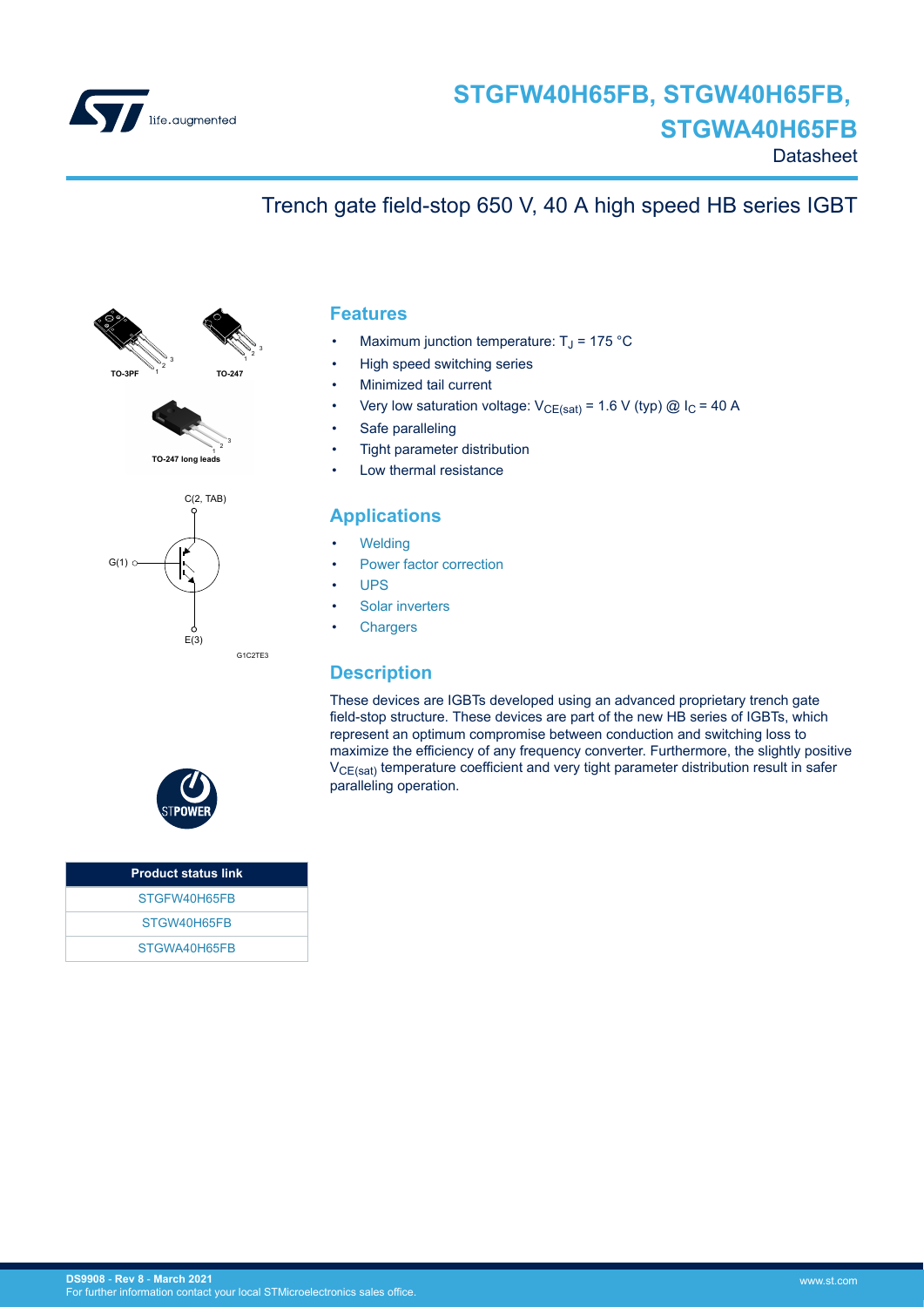<span id="page-1-0"></span>

# **1 Electrical ratings**

| <b>Symbol</b>          | <b>Parameter</b>                                                                                             | <b>Value</b>              |        |              |  | <b>Unit</b> |
|------------------------|--------------------------------------------------------------------------------------------------------------|---------------------------|--------|--------------|--|-------------|
|                        |                                                                                                              | TO-247, TO-247 long leads | TO-3PF |              |  |             |
| <b>V<sub>CES</sub></b> | Collector-emitter voltage ( $V_{GF} = 0 V$ )                                                                 | 650                       |        | $\vee$       |  |             |
|                        | Continuous collector current at $T_C = 25 °C$                                                                | 80                        |        | A            |  |             |
| $I_{\rm C}$            | Continuous collector current at $T_c$ = 100 °C                                                               | 40                        |        |              |  |             |
| $I_{CP}$ $(1)$         | Pulsed collector current                                                                                     | 160                       |        | A            |  |             |
| $V_{GE}$               | Gate-emitter voltage                                                                                         | ±20                       |        | $\vee$       |  |             |
| $P_{TOT}$              | Total power dissipation at $T_C = 25 °C$<br>283<br>98.6                                                      |                           |        | W            |  |             |
| <b>V<sub>ISO</sub></b> | Insulation withstand voltage (RMS) from all three<br>leads to external heat sink<br>$(t = 1 s; T_C = 25 °C)$ |                           | 3.5    | kV           |  |             |
| <b>T<sub>STG</sub></b> | Storage temperature range                                                                                    | $-55$ to $150$            |        | $^{\circ}C$  |  |             |
| TJ                     | Operating junction temperature range<br>$-55$ to 175                                                         |                           |        | $^{\circ}$ C |  |             |

#### **Table 1. Absolute maximum ratings**

*1. Pulse width is limited by maximum junction temperature.*

### **Table 2. Thermal data**

| <b>Symbol</b>                | <b>Parameter</b>                        | <b>Value</b>              |      | <b>Unit</b>   |
|------------------------------|-----------------------------------------|---------------------------|------|---------------|
|                              |                                         | TO-247, TO-247 long leads |      |               |
| $R_{thJC}$                   | Thermal resistance, junction-to-case    | 0.53                      | 1.52 | $\degree$ C/W |
| $\mathsf{R}_{\mathsf{thJA}}$ | Thermal resistance, junction-to-ambient | 50                        |      | $\degree$ C/W |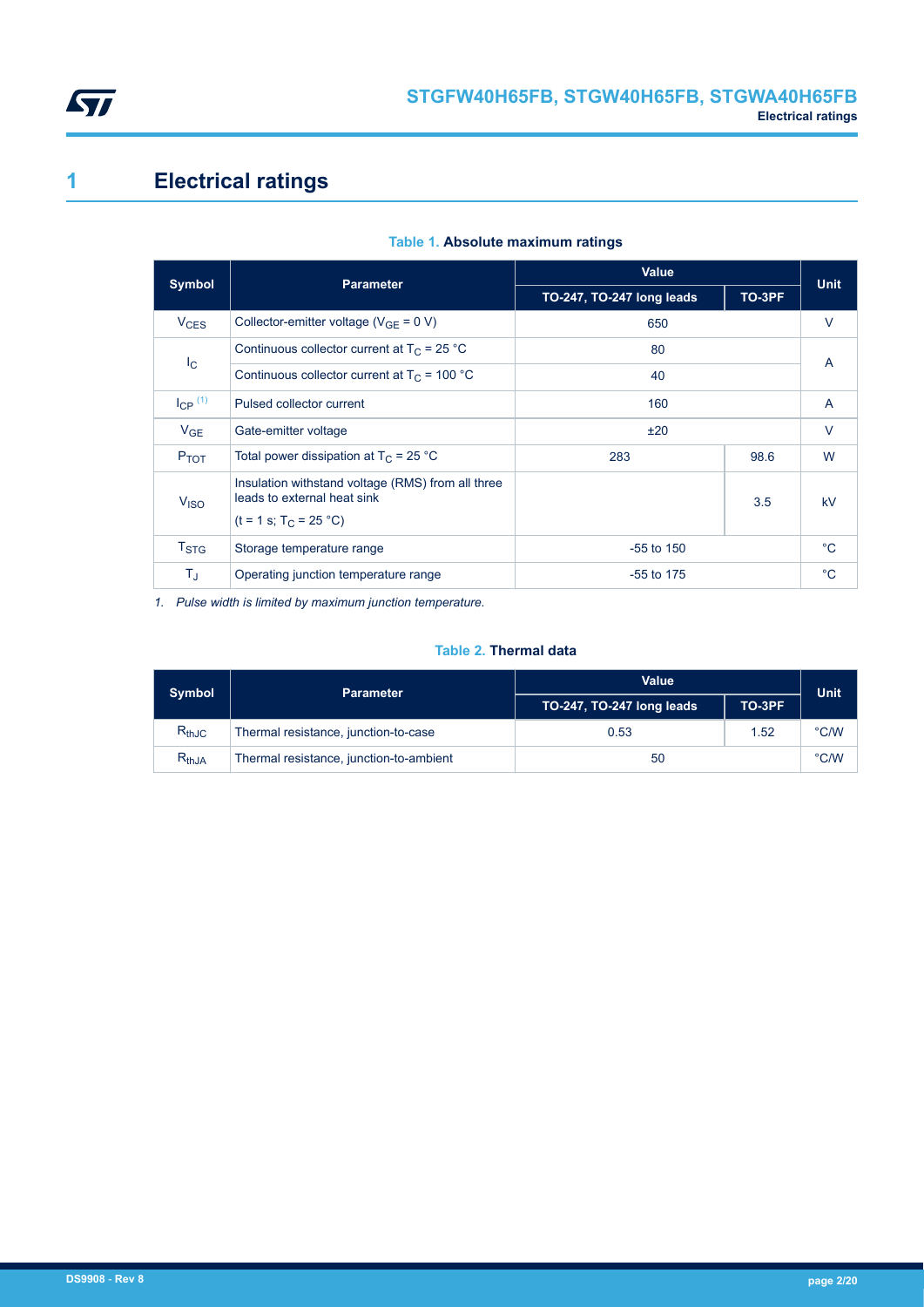<span id="page-2-0"></span>

## **2 Electrical characteristics**

 $T_C$  = 25 °C unless otherwise specified

| <b>Symbol</b>                                            | <b>Parameter</b>                                                | <b>Test conditions</b>                                          | Min. | Typ. | Max. | <b>Unit</b> |
|----------------------------------------------------------|-----------------------------------------------------------------|-----------------------------------------------------------------|------|------|------|-------------|
| $V_{(BR)CES}$                                            | Collector-emitter breakdown<br>voltage                          | $V_{GF} = 0 V, I_C = 2 mA$                                      | 650  |      |      | V           |
| Collector-emitter saturation<br>$V_{CE(sat)}$<br>voltage | $V_{GF}$ = 15 V, I <sub>C</sub> = 40 A                          |                                                                 | 1.6  | 2    |      |             |
|                                                          |                                                                 | $V_{GF}$ = 15 V, I <sub>C</sub> = 40 A, T <sub>J</sub> = 125 °C |      | 1.7  |      | V           |
|                                                          | $V_{GF}$ = 15 V, I <sub>C</sub> = 40 A, T <sub>J</sub> = 175 °C |                                                                 | 1.8  |      |      |             |
| V <sub>GE(th)</sub>                                      | Gate threshold voltage                                          | $V_{CF} = V_{GF}$ , $I_C = 1$ mA                                | 5    | 6    | 7    | $\vee$      |
| $I_{CES}$                                                | Collector cut-off current                                       | $V_{GF} = 0 V, V_{CF} = 650 V$                                  |      |      | 25   | μA          |
| $I_{\text{GES}}$                                         | Gate-emitter leakage current                                    | $V_{CF} = 0 V$ , $V_{GF} = \pm 20 V$                            |      |      | ±250 | nA          |

### **Table 3. Static characteristics**

### **Table 4. Dynamic characteristics**

| Symbol           | <b>Parameter</b>             | <b>Test conditions</b>                                                                                            | Min.                     | Typ. | Max.                     | <b>Unit</b> |
|------------------|------------------------------|-------------------------------------------------------------------------------------------------------------------|--------------------------|------|--------------------------|-------------|
| $C_{\text{ies}}$ | Input capacitance            | $V_{CF}$ = 25 V, f = 1 MHz, $V_{GF}$ = 0 V                                                                        |                          | 5412 | $\overline{\phantom{0}}$ |             |
| C <sub>oes</sub> | Output capacitance           |                                                                                                                   |                          | 198  | $\overline{\phantom{0}}$ | pF          |
| C <sub>res</sub> | Reverse transfer capacitance |                                                                                                                   |                          | 107  | $\overline{\phantom{0}}$ |             |
| $Q_g$            | Total gate charge            |                                                                                                                   |                          | 210  | $\overline{\phantom{0}}$ |             |
| $Q_{ge}$         | Gate-emitter charge          | $V_{CC}$ = 520 V, I <sub>C</sub> = 40 A, V <sub>GE</sub> = 0 to 15 V<br>(see Figure 27. Gate charge test circuit) | $\overline{\phantom{0}}$ | 39   | -                        | nC          |
| $Q_{gc}$         | Gate-collector charge        |                                                                                                                   |                          | 82   | $\overline{\phantom{0}}$ |             |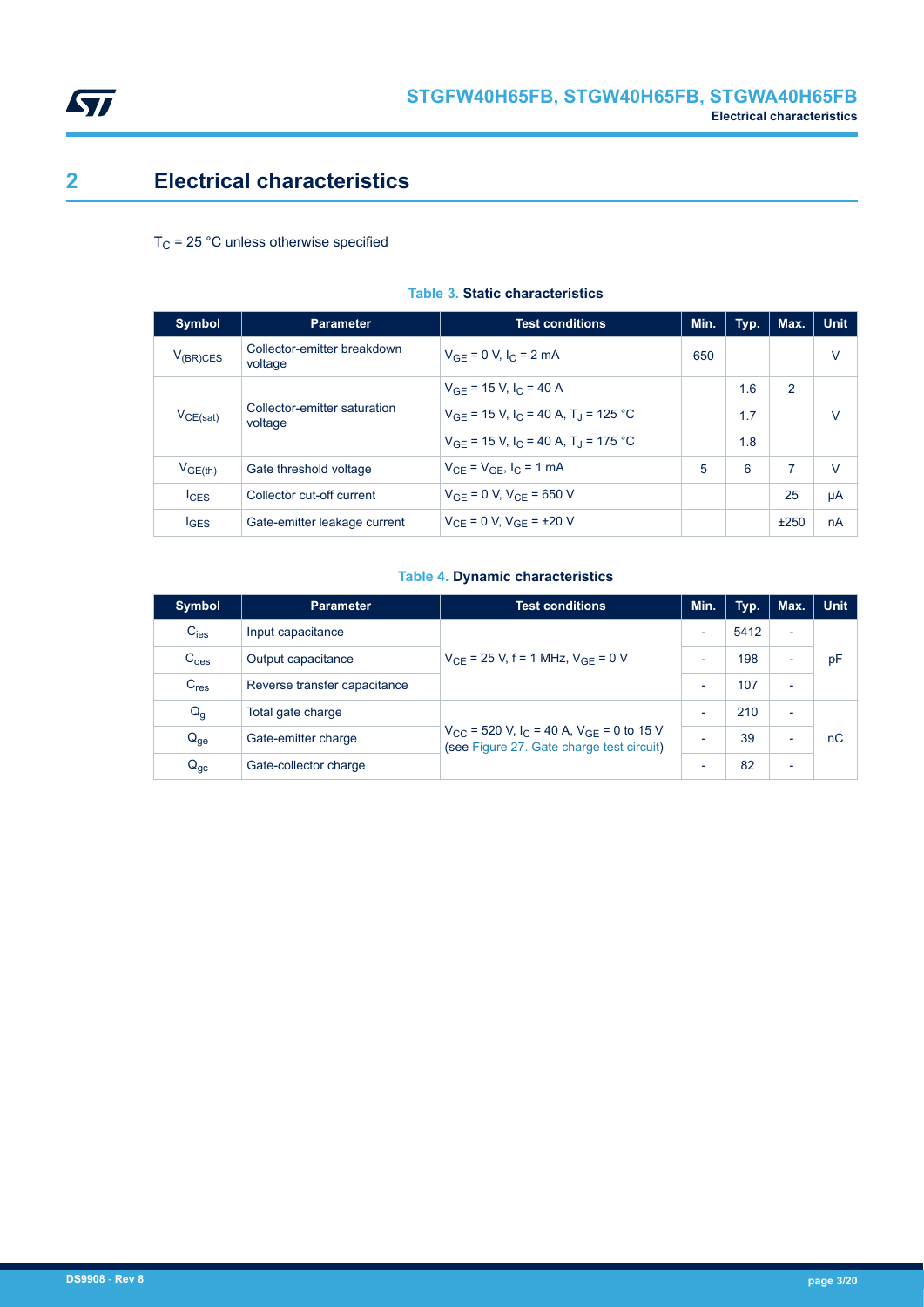| <b>Symbol</b>            | <b>Parameter</b>          | <b>Test conditions</b>                                                                                                | Min.                     | Typ. | Max.                     | <b>Unit</b> |
|--------------------------|---------------------------|-----------------------------------------------------------------------------------------------------------------------|--------------------------|------|--------------------------|-------------|
| $t_{d(on)}$              | Turn-on delay time        |                                                                                                                       | $\overline{\phantom{a}}$ | 40   |                          |             |
| $t_{r}$                  | Current rise time         |                                                                                                                       | $\overline{\phantom{a}}$ | 13   | $\overline{\phantom{a}}$ | ns          |
| $(dil/dt)_{on}$          | Turn-on current slope     |                                                                                                                       | $\overline{\phantom{a}}$ | 2413 | $\overline{\phantom{a}}$ | $A/\mu s$   |
| $t_{d(Off)}$             | Turn-off delay time       | $V_{CE}$ = 400 V, I <sub>C</sub> = 40 A, V <sub>GE</sub> = 15 V,                                                      | $\overline{\phantom{a}}$ | 142  | $\overline{\phantom{a}}$ |             |
| $t_{\rm f}$              | Current fall time         | $R_G$ = 5 $\Omega$ (see Figure 26. Test circuit for<br>inductive load switching)                                      | $\overline{\phantom{a}}$ | 27   | $\overline{\phantom{a}}$ | ns          |
| $E_{on}$ (1)             | Turn-on switching energy  |                                                                                                                       | $\overline{\phantom{a}}$ | 498  | $\overline{\phantom{a}}$ |             |
| $E_{off}$ <sup>(2)</sup> | Turn-off switching energy |                                                                                                                       | $\overline{\phantom{a}}$ | 363  | $\overline{\phantom{a}}$ | μJ          |
| $E_{\text{ts}}$          | Total switching energy    |                                                                                                                       |                          | 861  | $\overline{\phantom{a}}$ |             |
| $t_{d(on)}$              | Turn-on delay time        |                                                                                                                       | $\overline{\phantom{a}}$ | 38   | $\overline{\phantom{a}}$ |             |
| $t_{r}$                  | Current rise time         |                                                                                                                       | $\overline{\phantom{a}}$ | 14   | $\overline{\phantom{a}}$ | ns          |
| $(di/dt)_{on}$           | Turn-on current slope     |                                                                                                                       | $\overline{\phantom{a}}$ | 2186 | $\overline{\phantom{a}}$ | $A/\mu s$   |
| $t_{d(Off)}$             | Turn-off delay time       | $V_{CE}$ = 400 V, I <sub>C</sub> = 40 A, V <sub>GE</sub> = 15 V,<br>$R_G$ = 5 $\Omega$ , T <sub>J</sub> = 175 °C (see | $\overline{\phantom{a}}$ | 141  | $\overline{\phantom{a}}$ |             |
| $t_{\rm f}$              | Current fall time         | Figure 26. Test circuit for inductive load                                                                            | $\overline{\phantom{a}}$ | 61   |                          | ns          |
| $E_{on}$ (1)             | Turn-on switching energy  | switching)                                                                                                            | $\overline{\phantom{a}}$ | 1417 | $\overline{\phantom{a}}$ |             |
| $E_{off}$ <sup>(2)</sup> | Turn-off switching energy |                                                                                                                       | $\overline{\phantom{a}}$ | 764  |                          | μJ          |
| $E_{ts}$                 | Total switching energy    |                                                                                                                       |                          | 2181 | $\overline{\phantom{a}}$ |             |

#### **Table 5. Switching characteristics (inductive load)**

*1. Including the reverse recovery of the external diode. The diode is the same of the co-packed STGW40H65DFB.*

*2. Including the tail of the collector current.*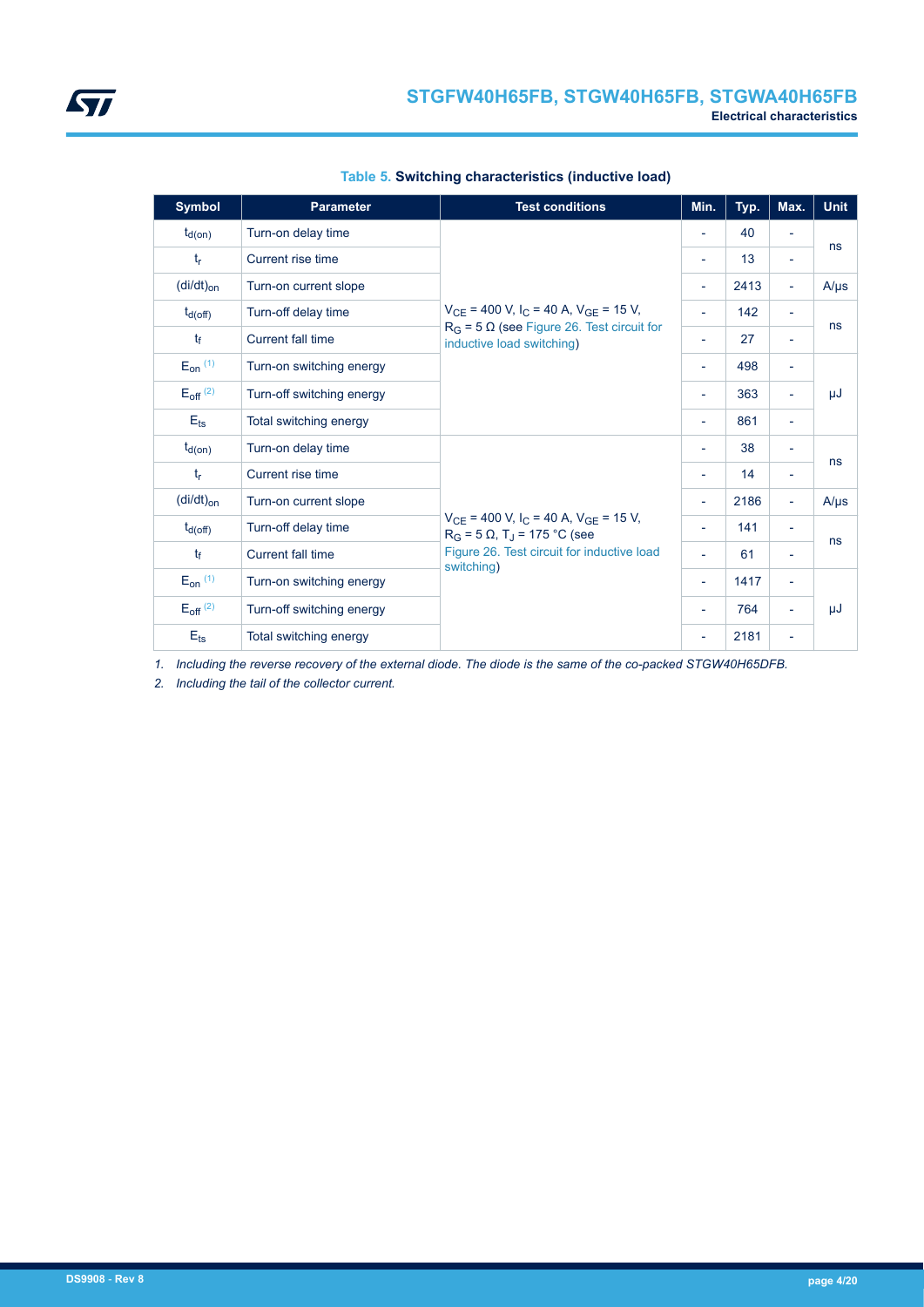<span id="page-4-0"></span>

### **2.1 Electrical characteristics (curves)**







**Figure 6. Output characteristics (TJ = 175 °C)**

 $\vec{\mathsf{T}}_{\mathsf{C}}$  (°C)

 $\vec{\mathsf{T}}_{\rm C}$  [°C]

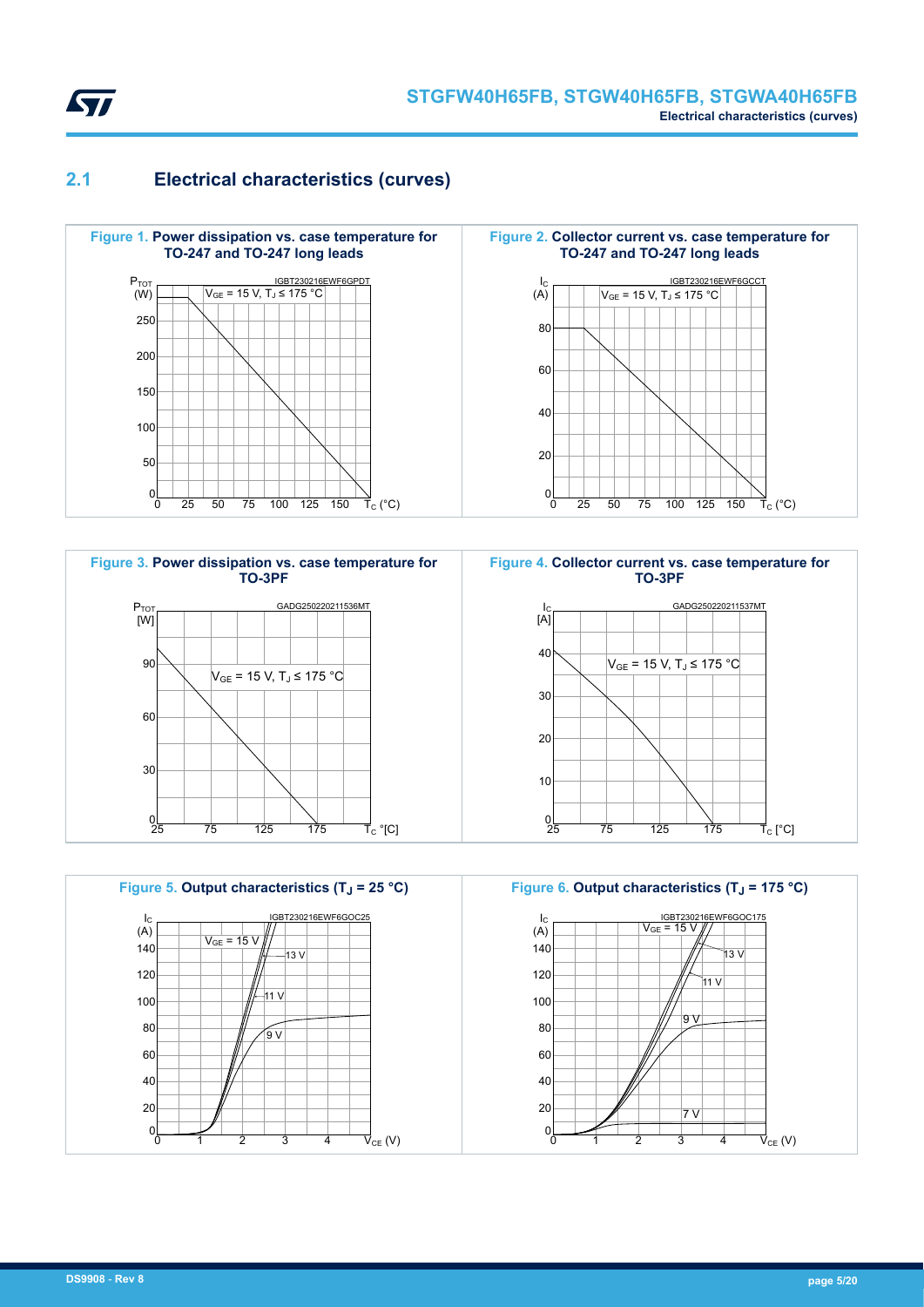



**STI** 





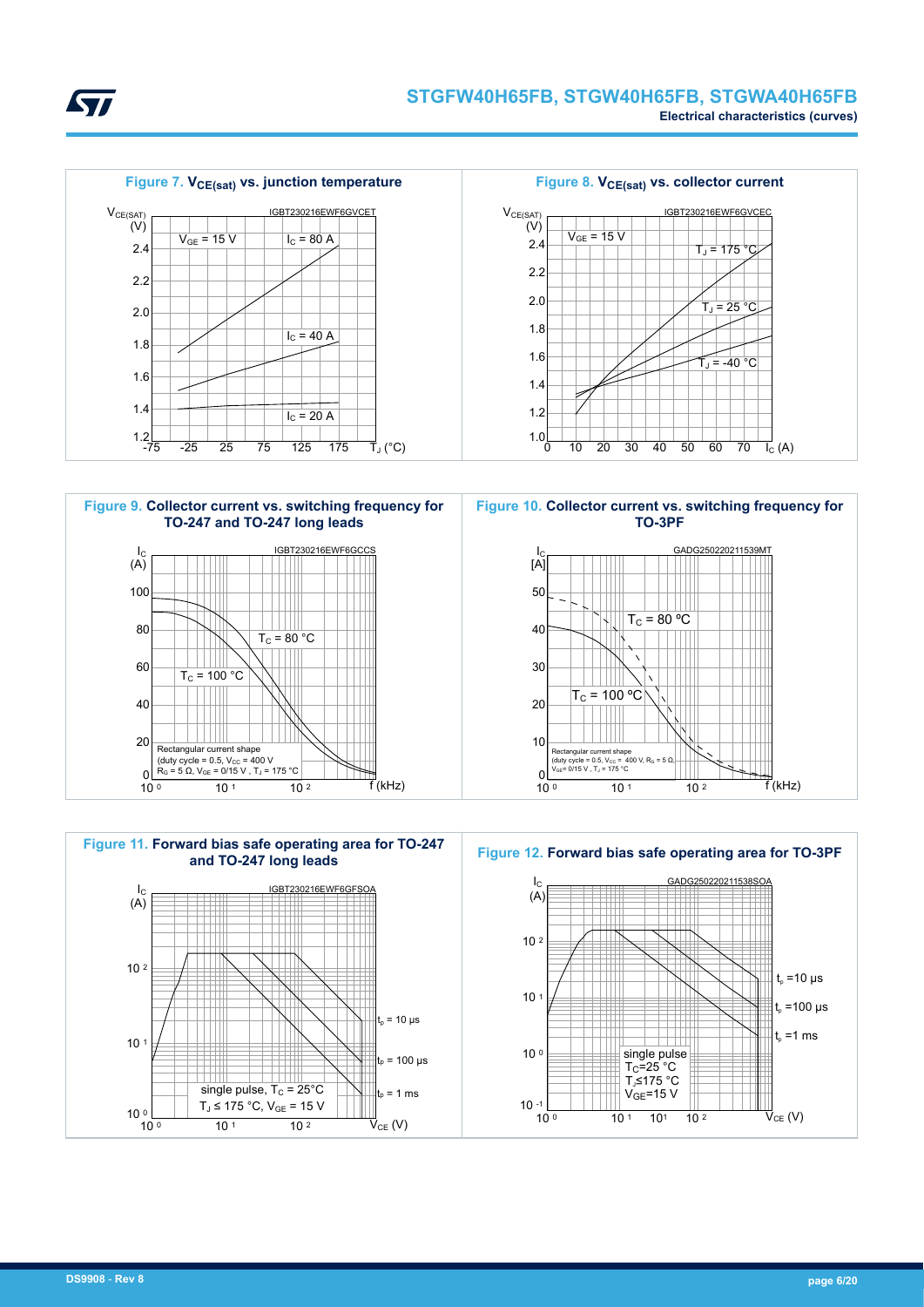







**Figure 14. Normalized VGE(th) vs. junction temperature**



**Figure 16. Capacitance variation** C IGBT230216EWF6GCVR (pF) **C<sub>IES</sub>** 10 <sup>3</sup> 10 <sup>2</sup> Ħ Ħ  $C<sub>oes</sub>$  $C_{\text{RFS}}$  $10^{-1}$   $-1$  $10^{\circ}$  10 1 10 2  $\vec{\mathsf{V}}_{\mathsf{CE}}$  (V)





*Lyt*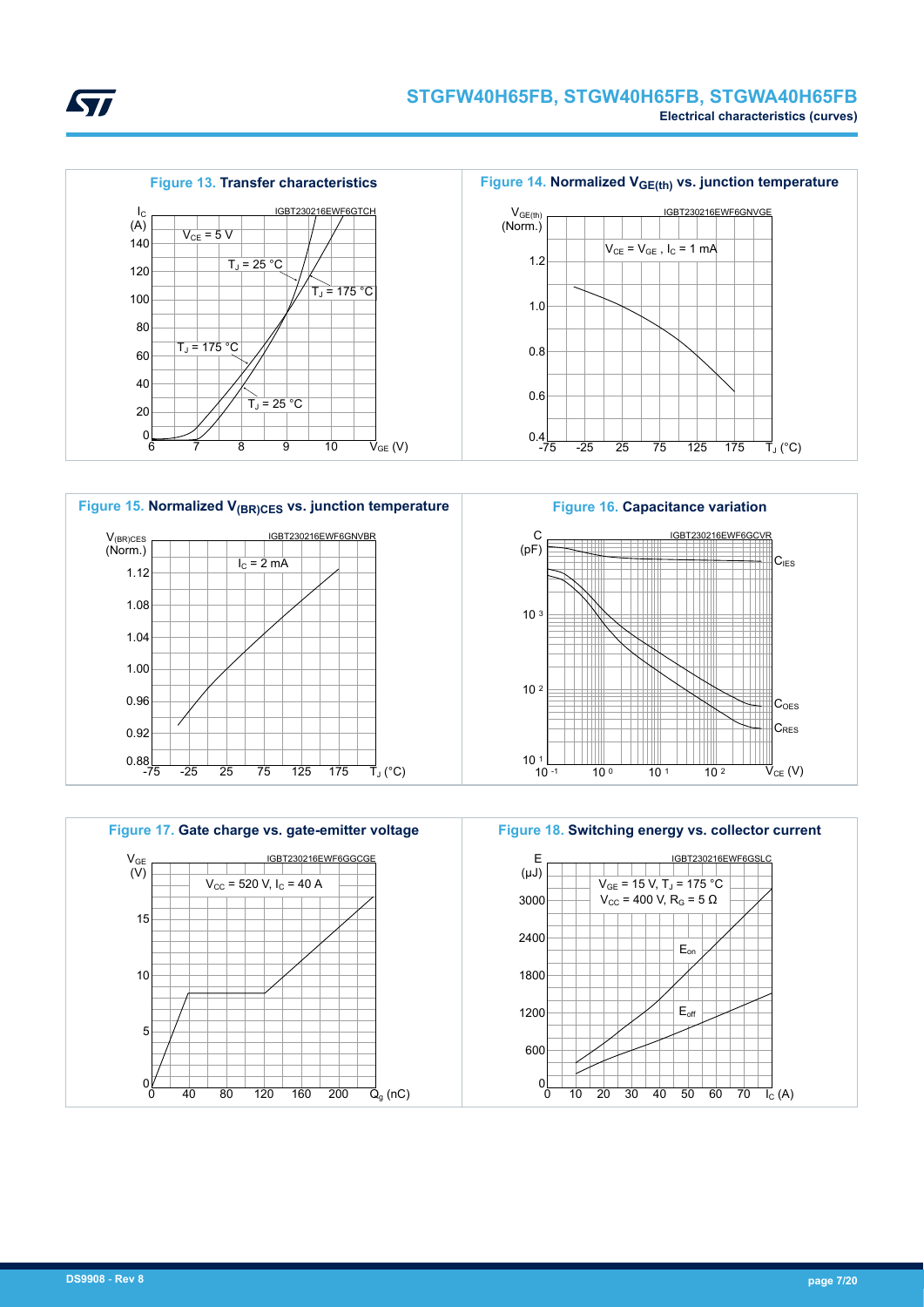









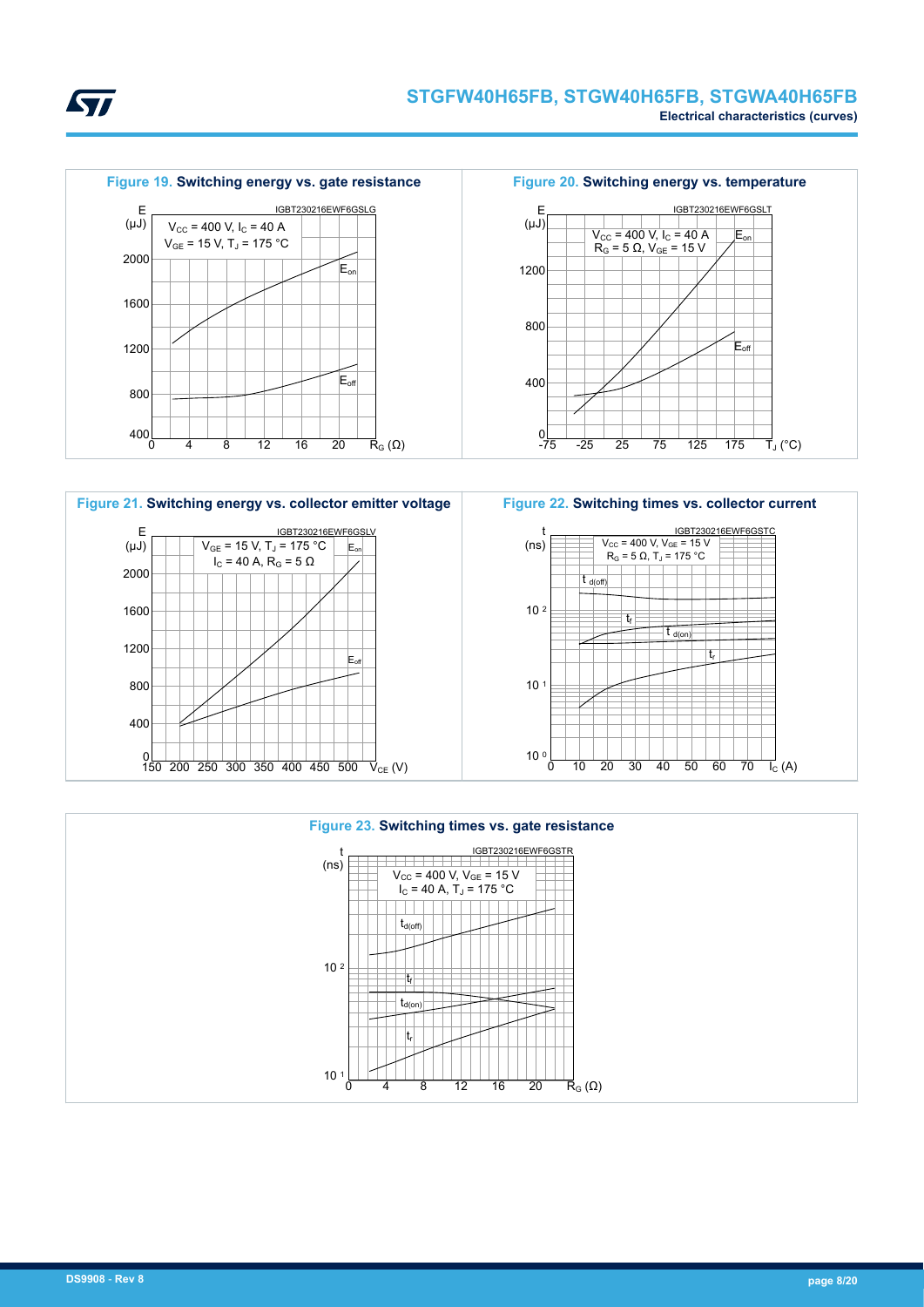



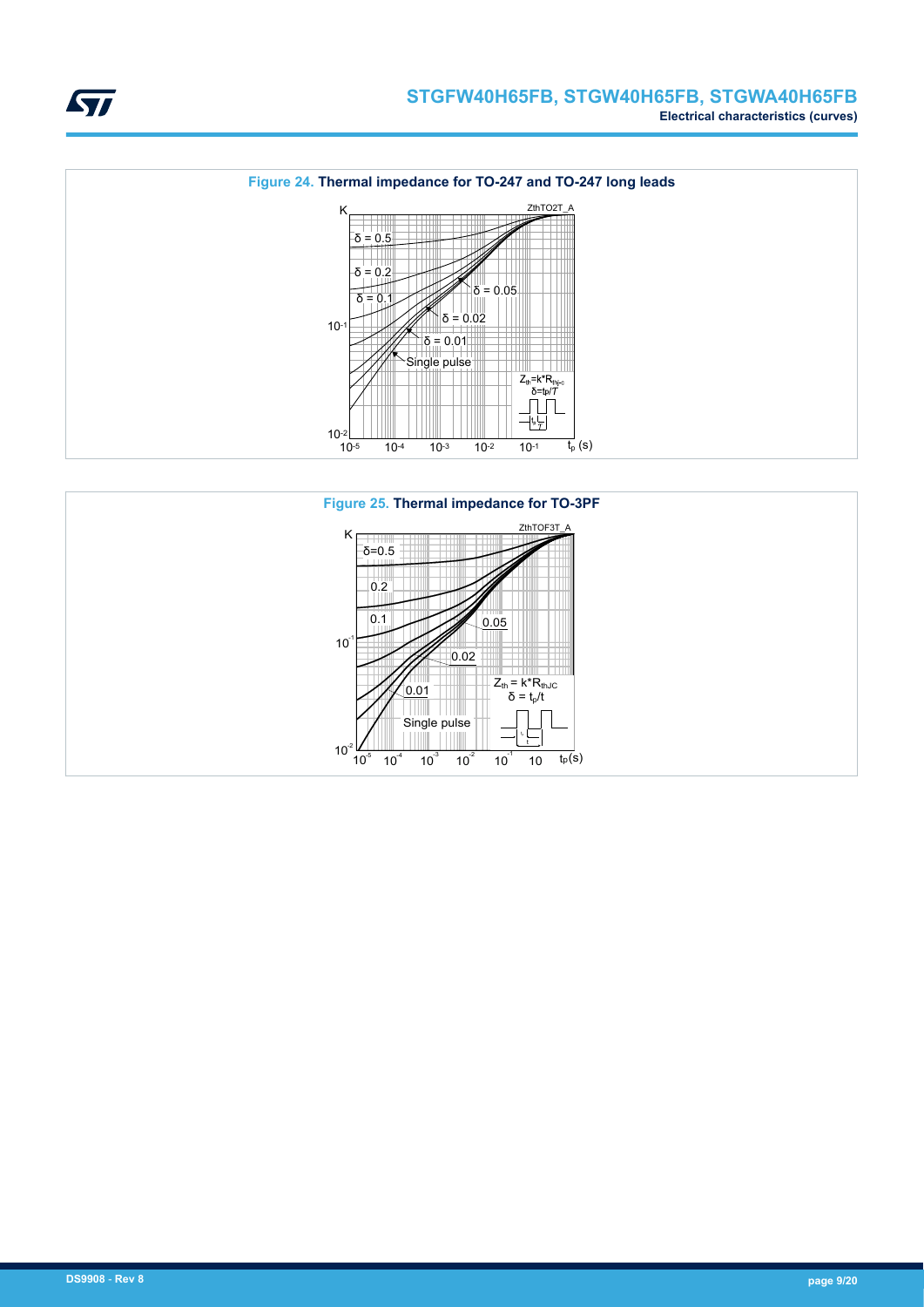<span id="page-9-0"></span>

### **3 Test circuits**





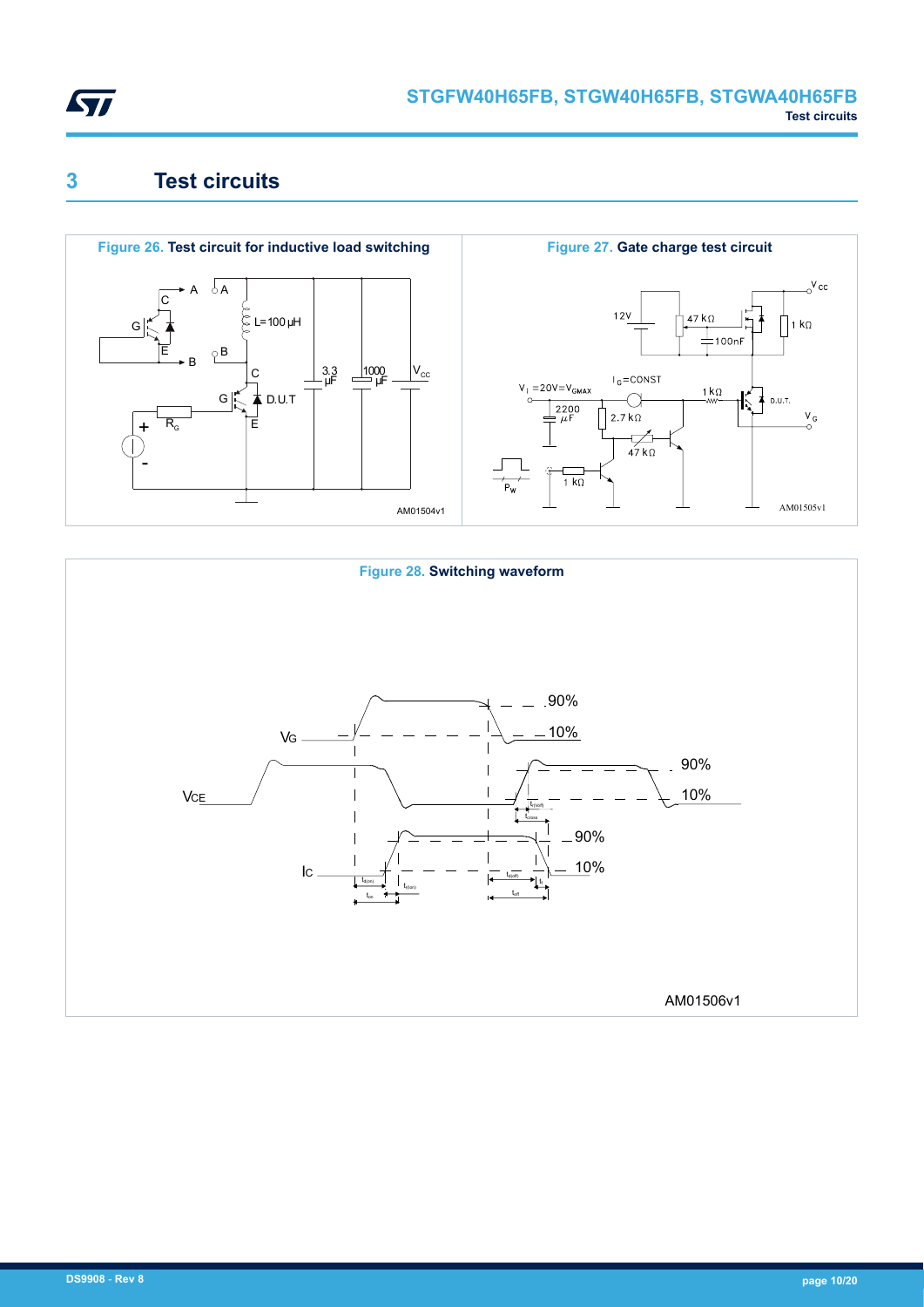<span id="page-10-0"></span>

## **4 Package information**

In order to meet environmental requirements, ST offers these devices in different grades of [ECOPACK](https://www.st.com/ecopack) packages, depending on their level of environmental compliance. ECOPACK specifications, grade definitions and product status are available at: [www.st.com.](http://www.st.com) ECOPACK is an ST trademark.

### **4.1 TO-3PF package information**



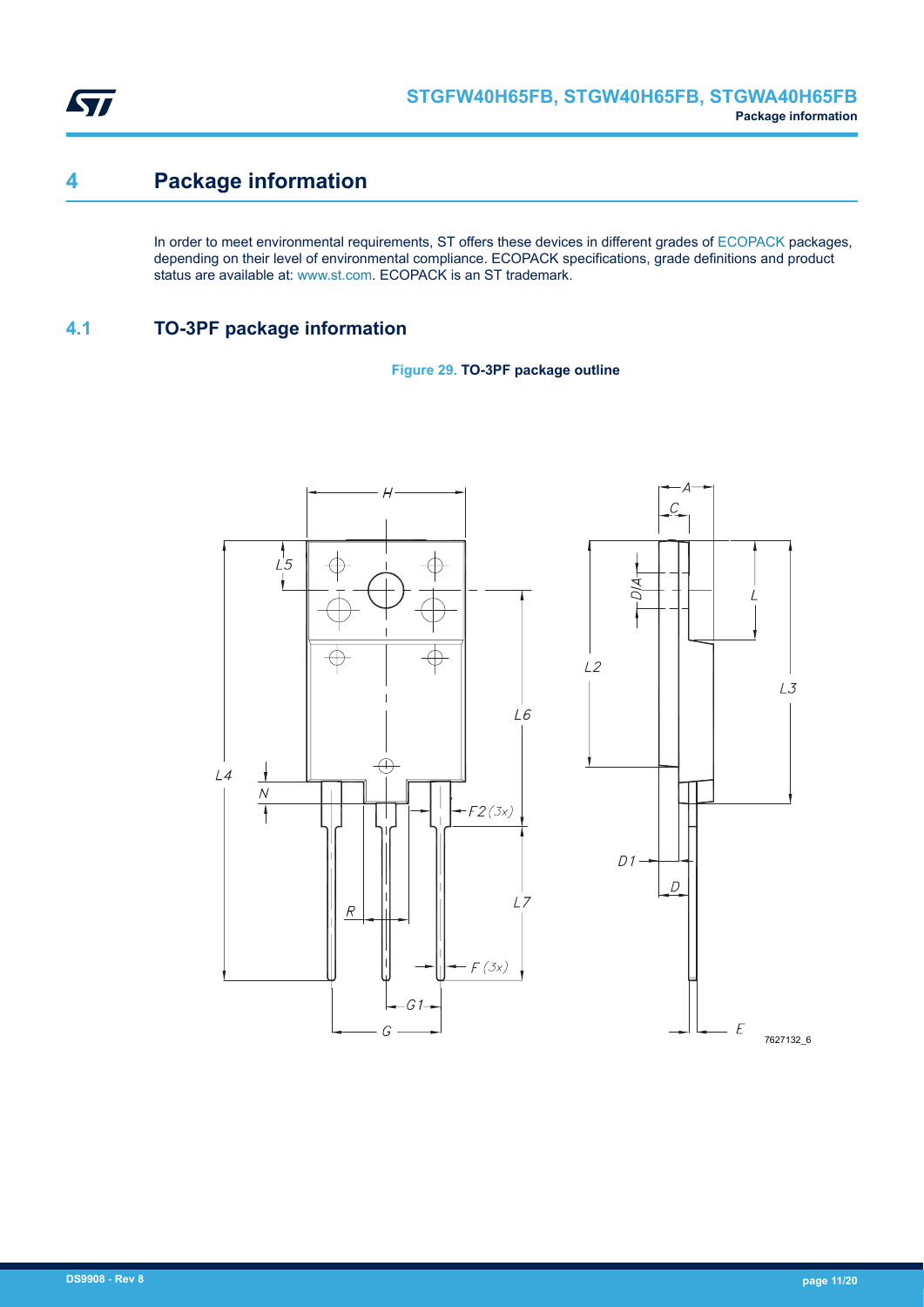

|  |  | Table 6, TO-3PF mechanical data |  |
|--|--|---------------------------------|--|
|--|--|---------------------------------|--|

| Dim.                      |       | $\mathop{\text{mm}}\nolimits$ |          |
|---------------------------|-------|-------------------------------|----------|
|                           | Min.  | Typ.                          | Max.     |
| $\boldsymbol{\mathsf{A}}$ | 5.30  |                               | 5.70     |
| $\mathbf C$               | 2.80  |                               | 3.20     |
| $\mathsf D$               | 3.10  |                               | $3.50\,$ |
| D <sub>1</sub>            | 1.80  |                               | 2.20     |
| $\mathsf E$               | 0.80  |                               | 1.10     |
| F                         | 0.65  |                               | 0.95     |
| F <sub>2</sub>            | 1.80  |                               | 2.20     |
| G                         | 10.30 |                               | 11.50    |
| G <sub>1</sub>            |       | 5.45                          |          |
| $\mathsf H$               | 15.30 |                               | 15.70    |
| L                         | 9.80  | 10.00                         | 10.20    |
| L2                        | 22.80 |                               | 23.20    |
| L <sub>3</sub>            | 26.30 |                               | 26.70    |
| L4                        | 43.20 |                               | 44.40    |
| L5                        | 4.30  |                               | 4.70     |
| L <sub>6</sub>            | 24.30 |                               | 24.70    |
| L7                        | 14.60 |                               | 15.00    |
| ${\sf N}$                 | 1.80  |                               | 2.20     |
| ${\sf R}$                 | 3.80  |                               | 4.20     |
| Dia                       | 3.40  |                               | 3.80     |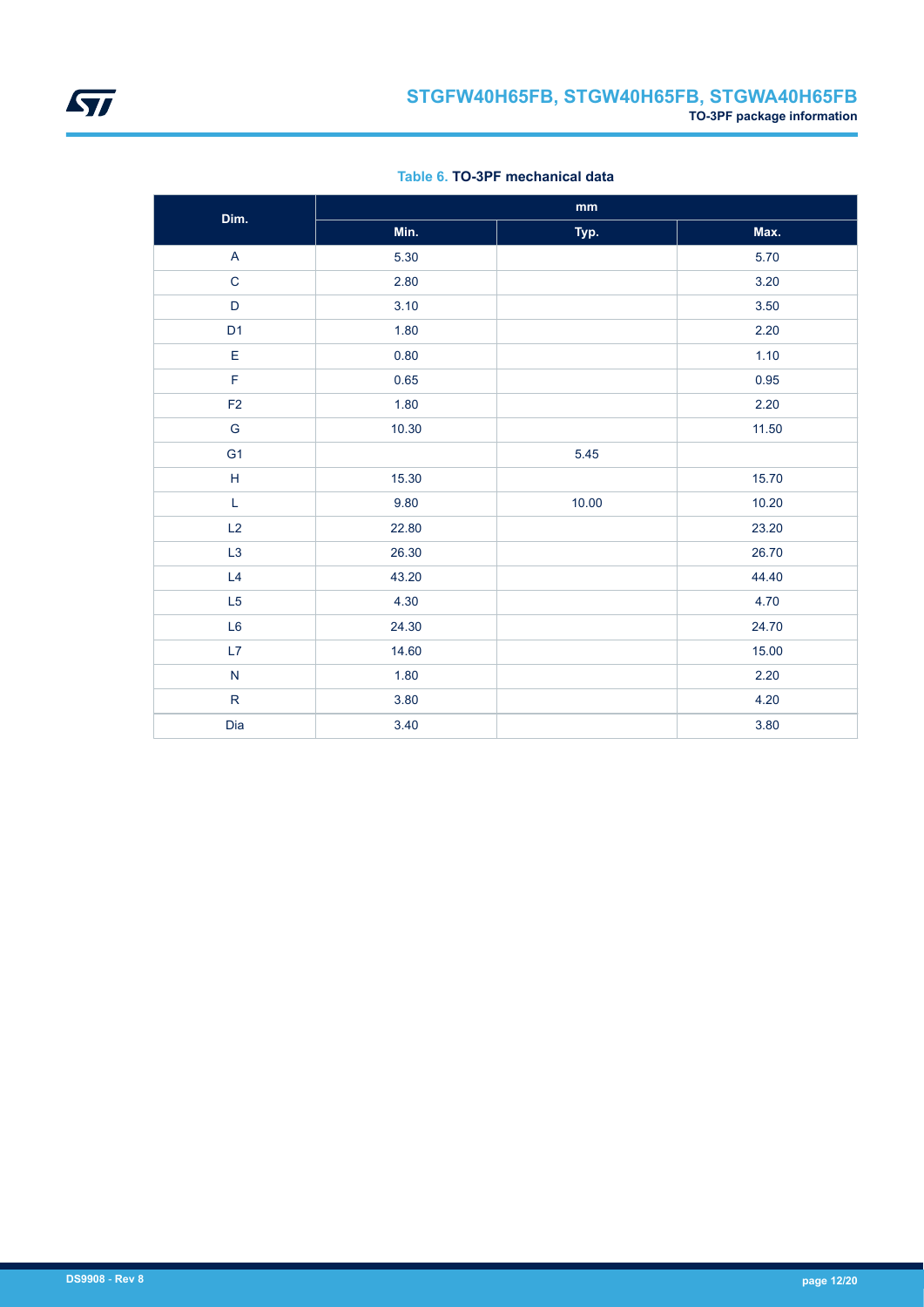<span id="page-12-0"></span>

### **4.2 TO-247 package information**

**Figure 30. TO-247 package outline**



0075325\_10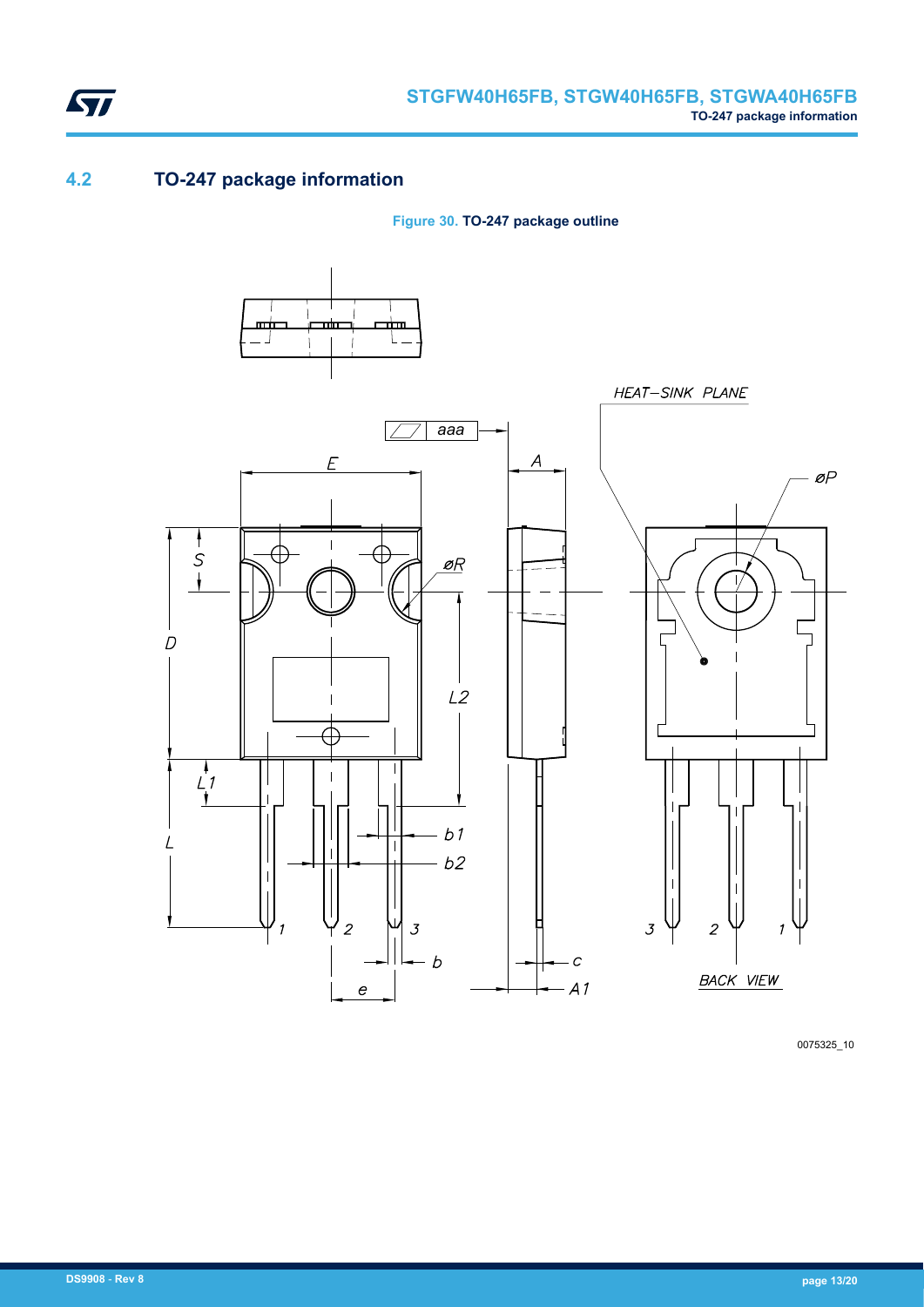

| Dim.           |       | mm    |       |
|----------------|-------|-------|-------|
|                | Min.  | Typ.  | Max.  |
| $\overline{A}$ | 4.85  |       | 5.15  |
| A <sub>1</sub> | 2.20  |       | 2.60  |
| $\mathsf b$    | 1.0   |       | 1.40  |
| b1             | 2.0   |       | 2.40  |
| b2             | 3.0   |       | 3.40  |
| $\mathbf{C}$   | 0.40  |       | 0.80  |
| $\mathsf D$    | 19.85 |       | 20.15 |
| E              | 15.45 |       | 15.75 |
| $\mathbf e$    | 5.30  | 5.45  | 5.60  |
| L              | 14.20 |       | 14.80 |
| L1             | 3.70  |       | 4.30  |
| L2             |       | 18.50 |       |
| ØP             | 3.55  |       | 3.65  |
| ØR             | 4.50  |       | 5.50  |
| ${\mathsf S}$  | 5.30  | 5.50  | 5.70  |
| aaa            |       | 0.04  | 0.10  |

**Table 7. TO-247 package mechanical data**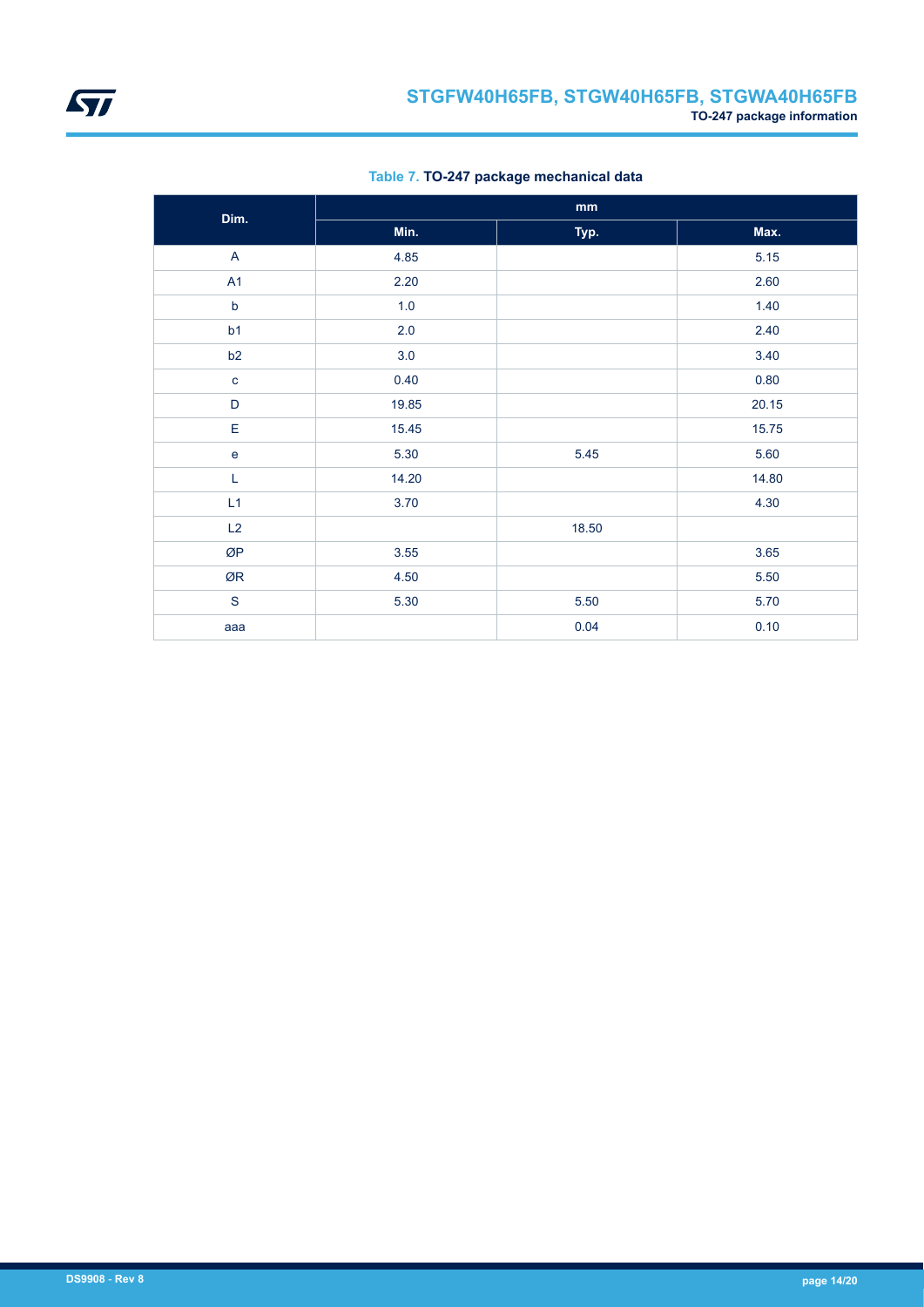<span id="page-14-0"></span>

### **4.3 TO-247 long leads package information**

#### **Figure 31. TO-247 long leads package outline**



8463846\_2\_F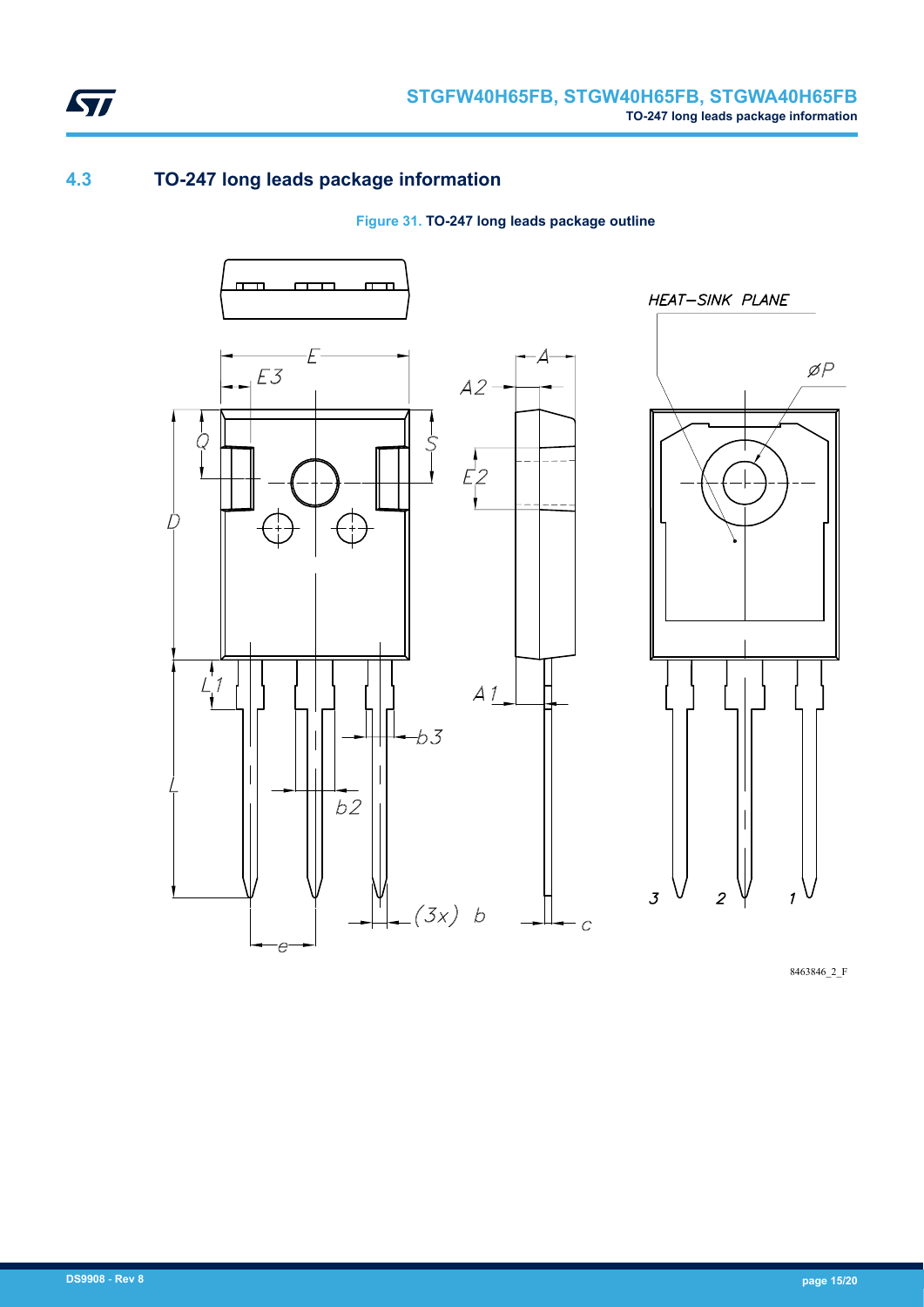

| Dim.           |       | $\mathop{\text{mm}}\nolimits$ |       |
|----------------|-------|-------------------------------|-------|
|                | Min.  | Typ.                          | Max.  |
| $\mathsf{A}$   | 4.90  | 5.00                          | 5.10  |
| A1             | 2.31  | 2.41                          | 2.51  |
| A2             | 1.90  | 2.00                          | 2.10  |
| $\mathsf b$    | 1.16  |                               | 1.26  |
| b2             |       |                               | 3.25  |
| b3             |       |                               | 2.25  |
| $\mathbf c$    | 0.59  |                               | 0.66  |
| D              | 20.90 | 21.00                         | 21.10 |
| E              | 15.70 | 15.80                         | 15.90 |
| E <sub>2</sub> | 4.90  | 5.00                          | 5.10  |
| E <sub>3</sub> | 2.40  | 2.50                          | 2.60  |
| $\mathbf e$    | 5.34  | 5.44                          | 5.54  |
| $\mathsf L$    | 19.80 | 19.92                         | 20.10 |
| L1             |       |                               | 4.30  |
| $\mathsf{P}$   | 3.50  | 3.60                          | 3.70  |
| ${\sf Q}$      | 5.60  |                               | 6.00  |
| $\mathbf S$    | 6.05  | 6.15                          | 6.25  |

### **Table 8. TO-247 long leads package mechanical data**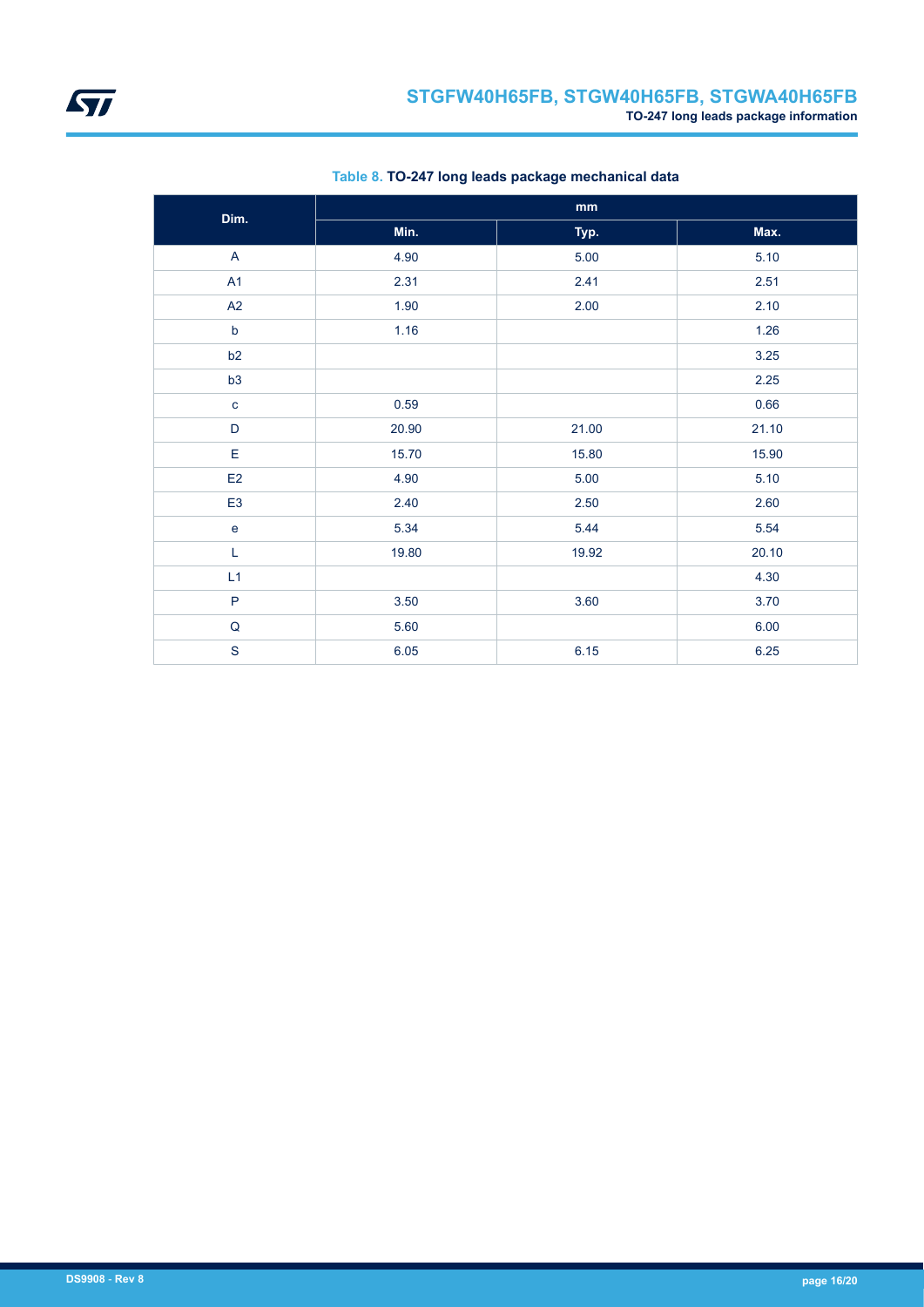<span id="page-16-0"></span>

# **5 Ordering information**

### **Table 9. Order codes**

| Order code   | <b>Marking</b> | Package           | Packing |
|--------------|----------------|-------------------|---------|
| STGFW40H65FB | GFW40H65FB     | TO-3PF            |         |
| STGW40H65FB  | GW40H65FB      | $TO-247$          | Tube    |
| STGWA40H65FB | GWA40H65FB     | TO-247 long leads |         |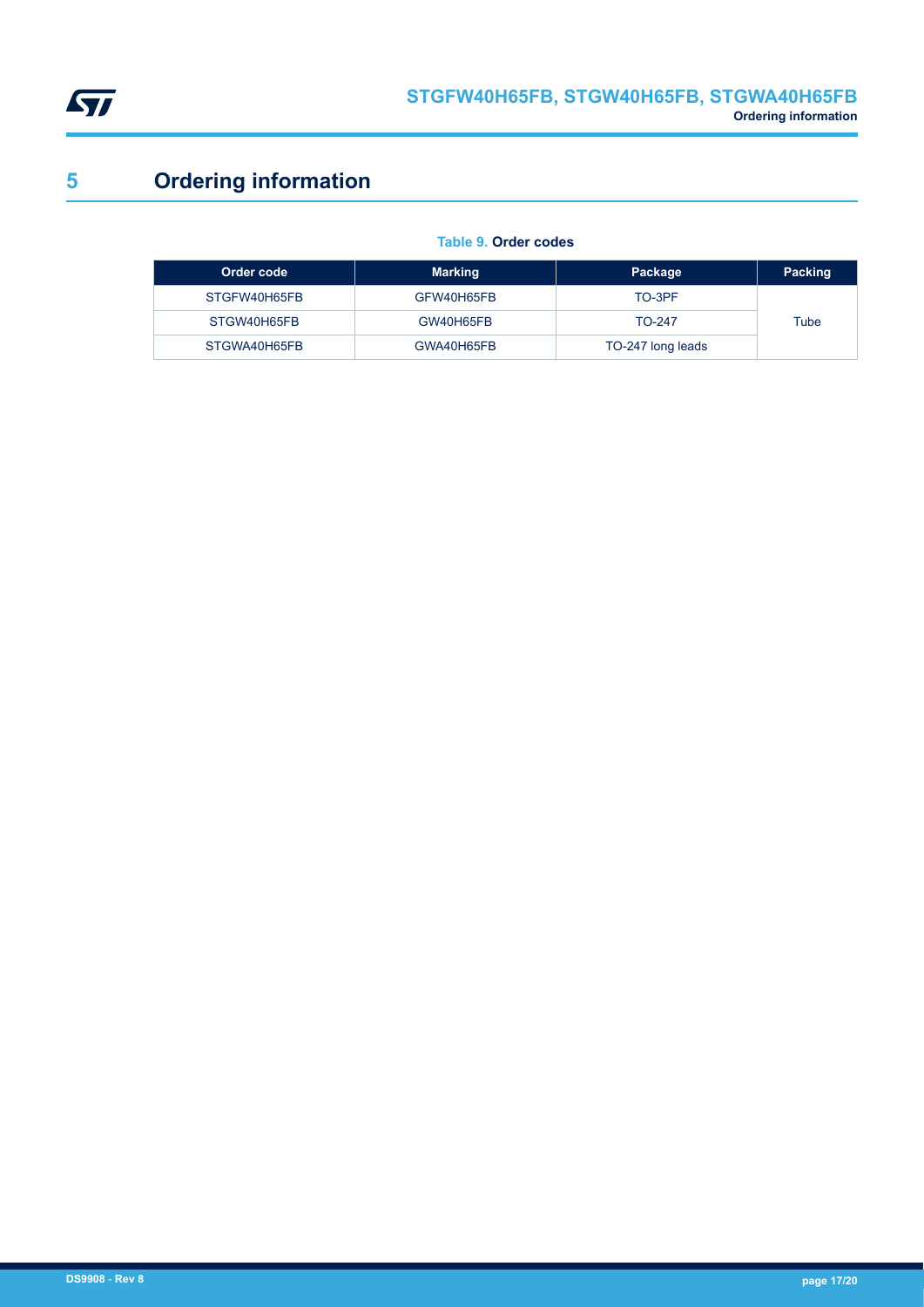<span id="page-17-0"></span>

## **Revision history**

### **Table 10. Document revision history**

| <b>Date</b> | <b>Revision</b> | <b>Changes</b>                                                                                                             |
|-------------|-----------------|----------------------------------------------------------------------------------------------------------------------------|
| 30-Aug-2013 | 1               | Initial release                                                                                                            |
| 11-Sep-2013 | 2               | Document status changed from preliminary to production data. Inserted Section 2.1: Electrical<br>characteristics (curves). |
| 28-Feb-2014 | 3               | Updated title and description in cover page.                                                                               |
| 05-Mar-2014 | 4               | Updated units in Table 6: Switching characteristics (inductive load).                                                      |
| 11-Apr-2014 | 5               | Added part number and references for the device in a TO-3PF package.                                                       |
|             |                 | Added device in TO-247 long leads and updated the document accordingly.                                                    |
| 03-Nov-2016 | 6               | Updated Section 2.1: Electrical characteristics (curves) and Section 4.3: TO-247 long leads,<br>package information.       |
|             |                 | Minor text changes.                                                                                                        |
|             |                 | Updated Table 1: "Device summary".                                                                                         |
| 21-Mar-2017 | 7               | Added Figure 26: "Thermal impedance for TO-3PF".                                                                           |
|             |                 | Minor text changes                                                                                                         |
|             |                 | The part number STGWT40H65FB has been removed and the document has been updated<br>accordingly.                            |
| 09-Mar-2021 | 8               | Updated title in cover page.                                                                                               |
|             |                 | Updated Section 1 Electrical ratings and Section 2.1 Electrical characteristics (curves).                                  |
|             |                 | Minor text changes                                                                                                         |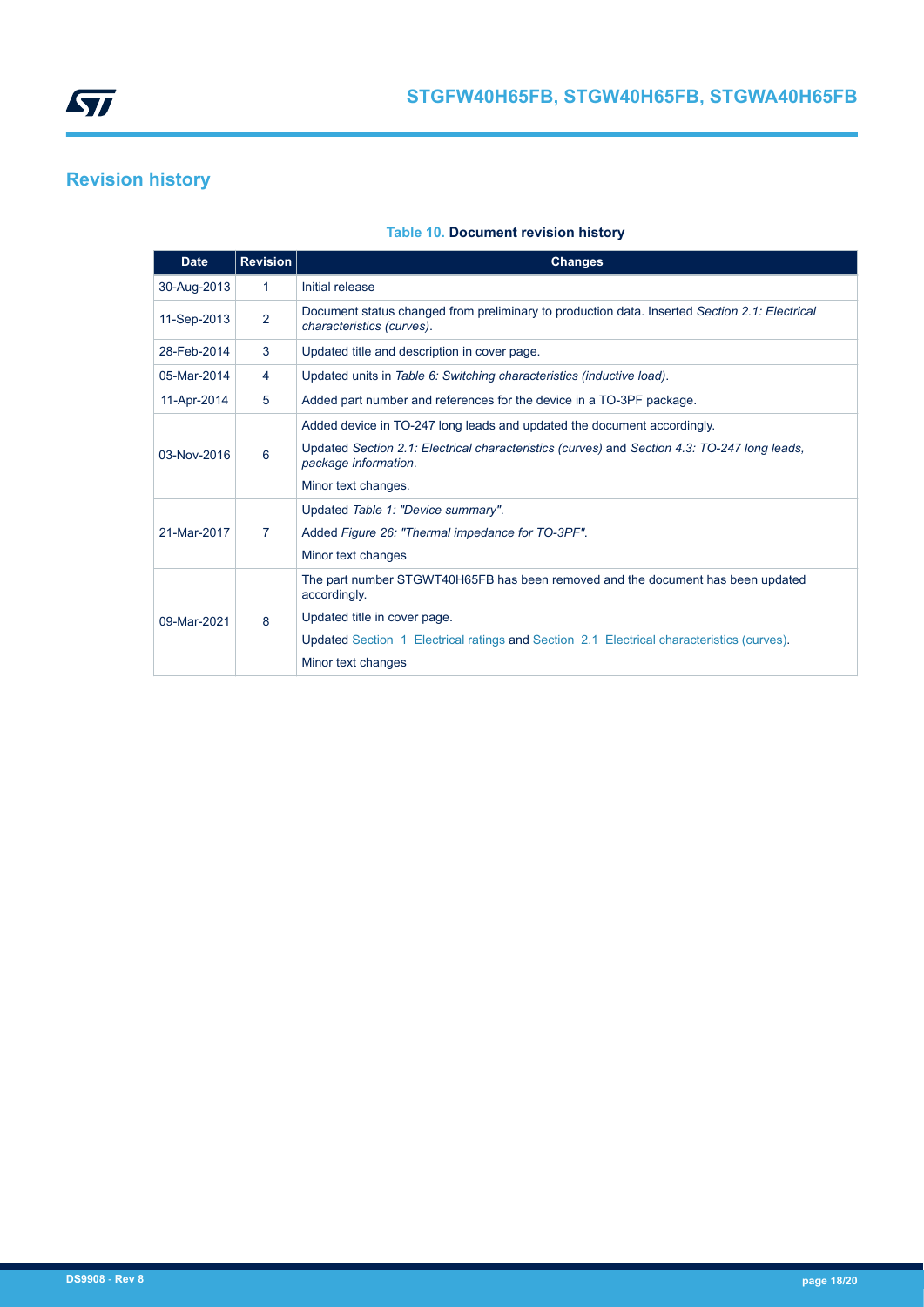

## **Contents**

| 1 <sup>1</sup>          |  |  |  |
|-------------------------|--|--|--|
| 2 <sup>7</sup>          |  |  |  |
|                         |  |  |  |
| 3 <sup>1</sup>          |  |  |  |
| $\overline{\mathbf{4}}$ |  |  |  |
|                         |  |  |  |
|                         |  |  |  |
|                         |  |  |  |
| 5 <sup>1</sup>          |  |  |  |
|                         |  |  |  |
|                         |  |  |  |